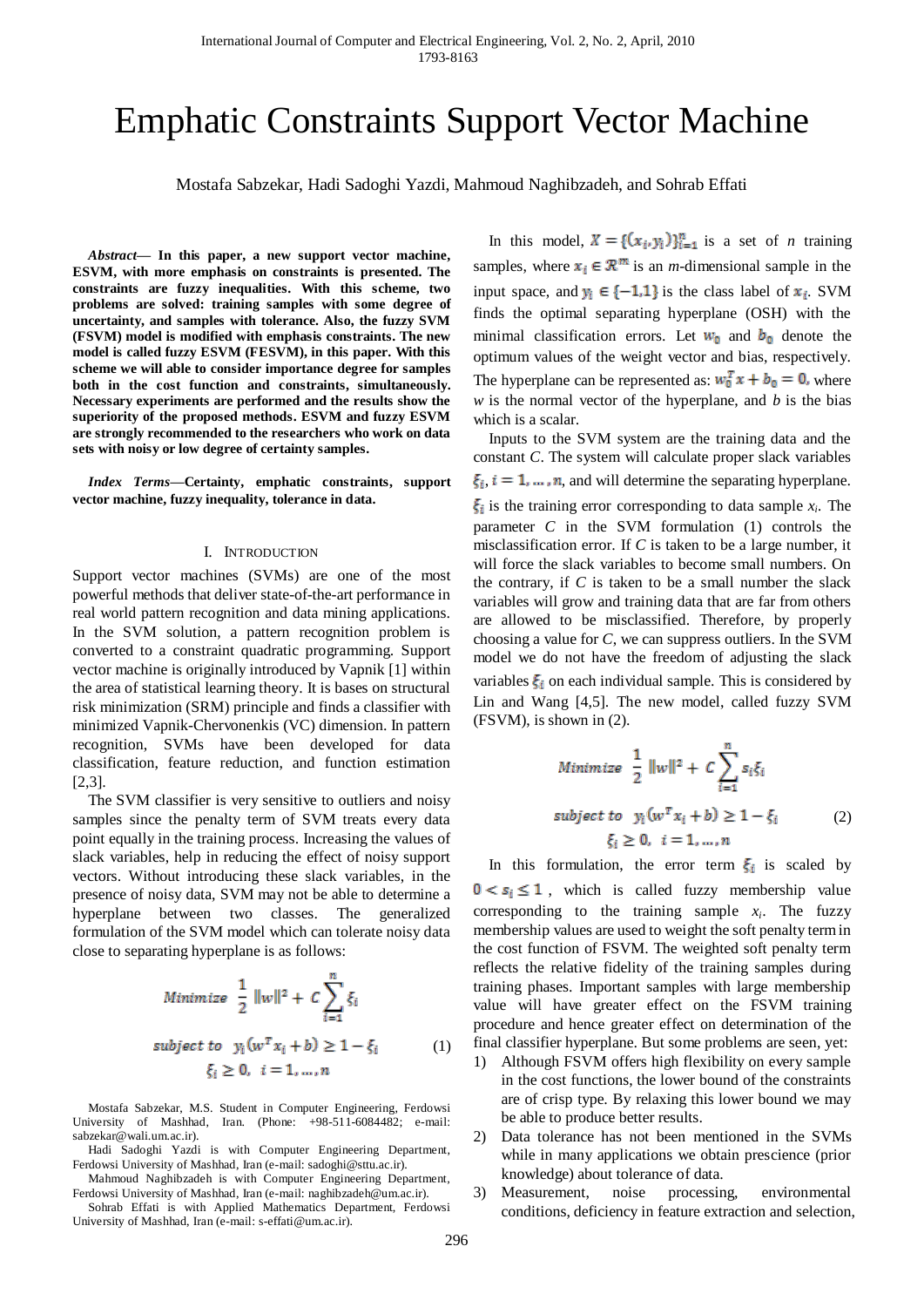can cause uncertainty in samples. Data uncertainty, also, has not been considered in SVMs.

The mentioned deficiencies are the motivation to do new research on SVM classifier. Using fuzzy inequalities in constraints give us the freedom to have noisy and uncertain samples amongst our training data. We have also considered the case of nonseparable data in our proposed SVM classifier. The system is examined on various synthetic as well as real data sets. We found the results to be remarkable. In the rest of this section we briefly review various ways for handling noisy samples in the SVM method in the literature.

## *A. Some notes on noisy samples in the SVM*

Tipping [6] proposed the relevance vector machine (RVM) that the target (output) is independent and contaminated with mean-zero Gaussian noise with variance. Sun et al. [7] assume a noisy output in the least square SVM classifier and resolve noise reduction with function approximation techniques. Chen [8] assumes additive noise in the input signal for regression application of SVM and studies it in frequency domain. Zhang et al. [9] studies additive impulse and Gaussian noise in the input signal for filtering using SVM.

One of the reasons for presentation of FSVM [4,5] is decreasing the effect of noisy samples. In fact, because the noisy and error of measurement, the training examples are usually uncertain or fuzzy. Choosing an appropriate fuzzy membership for a given problem is very important for FSVM. Different membership functions have different effects on the algorithm. There are many methods to build fuzzy membership functions, but there is not a general rule to follow at present. We must choose an appropriate one according to the practical problem. In [10] authors present two new methods for calculation of membership function of

 $s_i$  based on geometry distribution of the training samples. Those samples near to the optimal hyperplane have similar geometry property. The main idea of FSVM is that if an input is detected as an outlier or noisy sample, its membership function decreases so total error term decrease. In [11]

another method for  $s_i$  of the FSVM algorithm is presented which follows the same idea that an input is assigned a low membership of the class if it is detected as an outlier. However, method of [11] treats each input as an input of the opposite class with higher membership and it makes full use of the data and achieves better generalization ability. Also, in two different works [12,13], authors try to determine membership function in multi-category data classification.

In Ji et al. [14] studied support vector machine with fuzzy training data and chance constrains which is modeled as:

Minimize 
$$
\frac{1}{2} ||w||^2 + C \sum_{i=1}^{n} \xi_i
$$
  
subject to  $Pos\{y_i(w^T \hat{X}_i + b) + \xi_i \ge 1\} \ge \lambda$  (3)  
 $\xi_i \ge 0, \quad i = 1, ..., n$ 

They showed that  $Pos\{\tilde{a} \leq 0\} \geq \lambda$  with triangular fuzzy number  $\tilde{a} = (r_1, r_2, r_3)$  and for any given level  $\lambda(0 < \lambda \le 1)$ is equivalent to:  $(1 - \lambda)r_1 + r_2 \leq 0$ . Thereupon, constraints

of (3) are simplified and  $\overline{X}_i$  is a fuzzy input.

In our previous work [15], we applied probabilistic constraints for reducing noisy samples in maximization of margin. A Constraint is in the form of  $Pr{y_i(w^T x_i + b) \ge u_i} \ge \delta_i$  where  $u_i$  is an independent random variable with known distribution functions and  $0 \leq \delta_i \leq 1$  is the value of effect of *i*-th samples in fixation of the optimal hyperplane.

As we see, noisy samples have been discussed by very few researchers, in the SVM. Here, we will present an improved concept of noisy data which is a form of tolerance and uncertainty in the input samples.

The rest of this paper is organized as follows. The SVM is briefly introduced in Section 2 from viewpoints of noisy samples. The structure of the proposed ESVM is given in Section 3. Section 4 is devoted to derivation of fuzzy ESVM. The effectiveness of the proposed methods is illustrated by examples in Section 5. The conclusion is given in Section 6.

# II. SUPPORT VECTOR MACHINE BRIEFLY FROM VIEWPOINTS OF NOISY SAMPLES

# *A. Support vector machine formulation*

Let  $X = \{ (x_i, y_i) \}_{i=1}^n$  be a set of *n* training samples, where  $x_i \in \mathbb{R}^m$  is an *m*-dimensional sample in the input space, and  $y_i \in \{-1,1\}$  is the class label of  $x_i$ . The SVM finds the optimal separating hyperplane (OSH) with the minimal classification errors. The linear separation hyperplane is to form of

$$
f(x) = w^T x + b
$$

where *w* and *b* are the weight vector and bias, respectively. The optimal hyperplane can be obtained by solving the optimization problem (1), where  $\xi_i$  is slack variable for obtaining a soft margin. But *C* controls the effect of slack variables and margin increases by decreasing the value of *C*.

In a support vector machine the optimal hyperplane is obtained while maximizing the generalization ability. But if the training data are not linearly separable, the obtained classifier may not have high generalization ability although the hyperplanes are determined optimally. Thus to enhance linear separability, the original input space is mapped into a high-dimensional dot-product space called the feature space. Now using the nonlinear vector function  $\varphi(x) = (\varphi_1(x), \dots, \varphi_l(x))^T$  that maps the *m*-dimensional input vector *x* into the *l*-dimensional feature space, the OSH in the feature space is given by

$$
f(x) = w^T \varphi(x) + b,
$$

The decision function for a test data is:

$$
D(x) = sign(w^T \varphi(x) + b).
$$

The optimal hyperplane can be found by solving the following quadratic optimization problem:

$$
Minimize \quad \frac{1}{2} \parallel w \parallel^{2} + C \sum_{i=1}^{n} \xi_{i}
$$

subject to  $y_i(w^T \varphi(x_i) + b) \geq 1 - \xi_i$ 

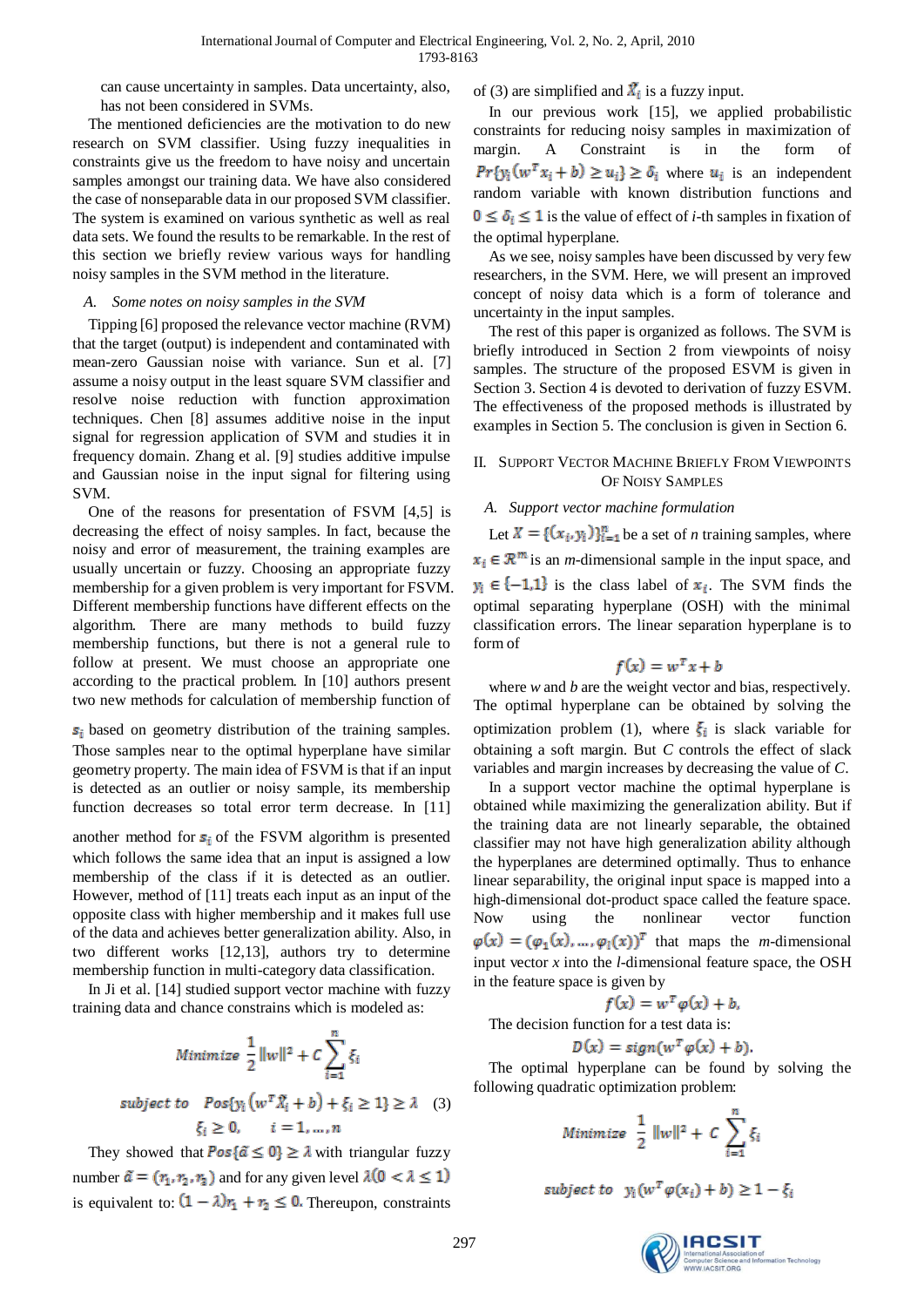$$
\xi_i\geq 0, \ i=1,\ldots,n
$$

#### *B. Soft margin in the SVM*

Adding weights or importance degree to each sample needs nonlinear constraints. For nonlinear and nonseparable case of SVM we can write,

$$
J(w, b, \xi_i, \beta_i, \gamma_i, \theta_i) = \frac{1}{2} ||w||^2 + C \sum_{i=1}^n \xi_i
$$
  
+ 
$$
\sum_{i=1}^n \beta_i g_i (\xi_i - 1 - y_i (w^T x_i + b) + \theta_i^2) - \sum_{i=1}^n \gamma_i \xi_i
$$
 (4)

where  $\beta_i$ ,  $\gamma_i$  are Lagrange multipliers,  $\theta_i$  are values for achieving equal constraints. But  $g_i(.)$  is a user defined function for obtaining the desired effect over constraints.  $g_i(.)$  must be designed for suppression of noise or modeling of tolerance over samples. If user knows about importance degree of each constraint he can give different weights to different constraints, or present a degree of reliability for all samples, or determine a tolerance measure for data. This problem is discussed in the next section.

Consider the constraints modeling in the SVM. In the following problem (Fig. 1.a), with *C* approaching infinity in (1), classification is performed and the result is depicted in Fig. 1.b.



Fig. 1: Classification task using SVM

Decreasing *C* can only increase margin as Fig. 2.



As we know, existing parameters in the SVM formulation such as slack variables  $\xi_i$  and margin parameter *C* do not have direct control on training samples. Slack variables are not user defined and are determined during solving the

optimization problem. Also, increasing (decreasing) the parameter *C* higher (lower) than some value will have small effect on the obtained classifier. But emphasis over specific training sample (pointed in Fig. 3) using FSVM (weighted SVM), with assigning larger  $s_i$ , gives us following classification. As we see, slope of optimum hyperplane changes in Fig. 3.



Fig. 3: Emphasis on the pointed sample using FSVM

As shown in Fig. 3, we can decrease the effect of noisy samples by inserting suitable weights,  $s_i$ , for each slack variable in the penalty term of FSVM. An improved version of SVM and FSVM are presented in the next sections, with new viewpoints of noise and uncertainty in training samples.

## III. THE PROPOSED EMPHATIC CONSTRAINTS SUPPORT VECTOR MACHINE (ESVM)

In this section, we present a new viewpoint of importance degree and introduce tolerance and uncertainty for training samples as new concepts for support vector machines. Whereas in the training phase of the SVM a constraint is assigned to each sample, our primary question is that can we investigate the importance degree of samples in the constraint which is ascribed to each sample.

To answer this question we use fuzzy inequality in each constraint of the training samples in order to give more flexibility to each constraint satisfaction. Note that slack variables  $\xi_i$  cannot play this role because they are the unknowns of the system not the input variables. The proposed method is obtained by modifying the conventional SVM (1) into the following formulation:

Minimize 
$$
Q(w, b, \xi) = \frac{1}{2} ||w||^2 + C \sum_{i=1}^{n} \xi_i
$$
  
subject to  $y_i (w^T x_i + b) \ge 1 - \xi_i$ ,  $i = 1, ..., n$  (5)  
 $w \in \mathbb{R}^m, \xi = (\xi_1, \xi_2, ..., \xi_n), \xi_i \ge 0, i = 1, ..., n$ 

The symbol  $\geq$  means that we like to permit some violations in the satisfaction of the constraints. The fuzzy greater than or equal symbol defines membership functions

$$
\mu_i \colon \mathcal{R}^{m+1+n} \to (0,1], i=1,\ldots,n
$$

According to the use of the representation theorem of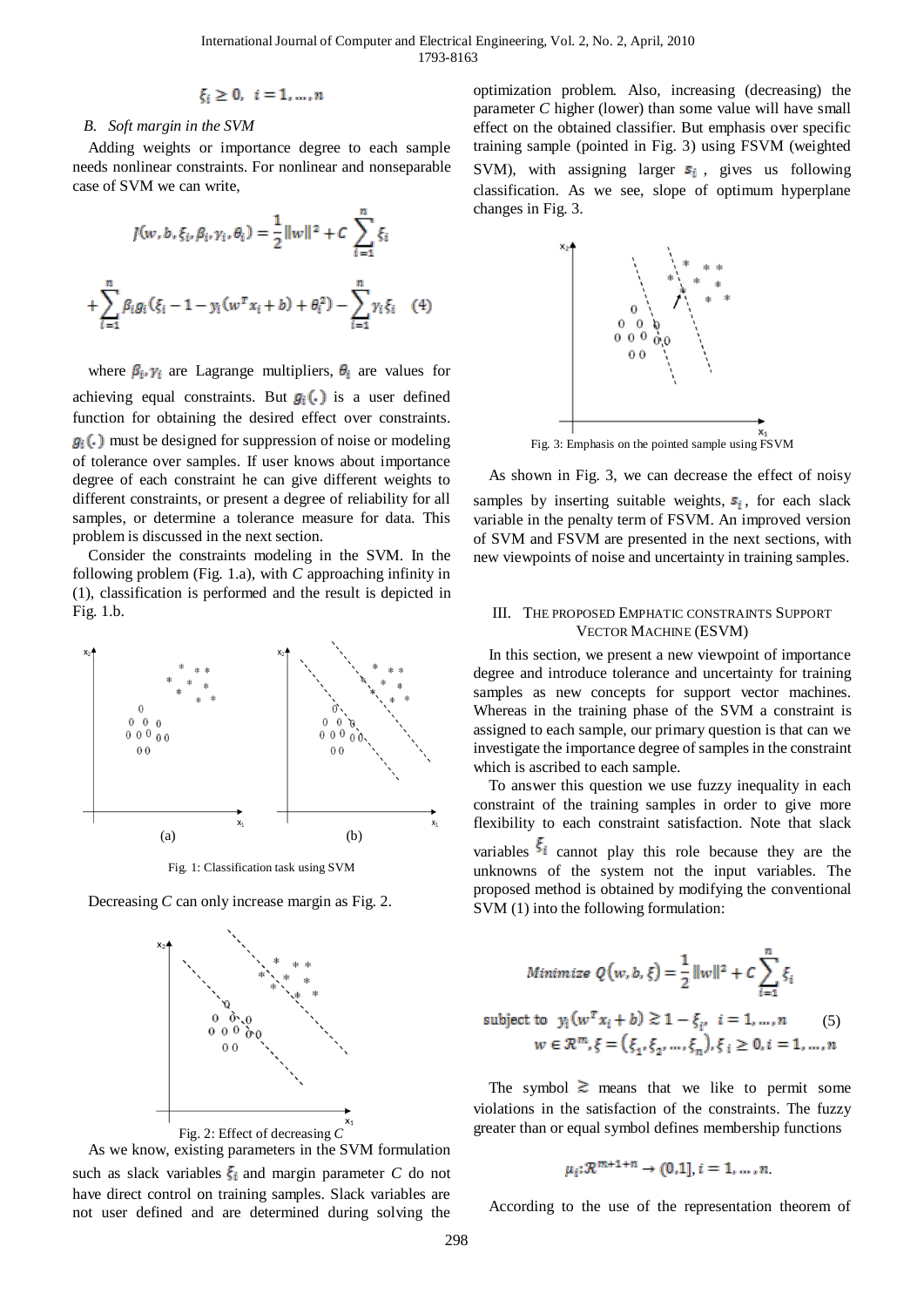fuzzy sets, consider a linear membership function for the *i*-th constraint (Fig. 4),

$$
u_i(w,b,\xi) =
$$

I

$$
\begin{aligned}\n1, & if \ y_i(w^\top x_i + b) \ge 1 - \xi_i \\
\frac{y_i(w^\top x_i + b) - 1 + \xi_i + d_i}{d_i}, & if \ 1 - \left(\xi_i + d_i\right) \le y_i(w^\top x_i + b) \le 1 - \xi_i \\
0, & if \ y_i(w^\top x_i + b) \le 1 - \left(\xi_i + d_i\right)\n\end{aligned}
$$
\n(6)

Note that  $\mu_i$  is function of an *m*-dimensional vector *w*, a scalar *b*, and an *n*-dimensional vector  $\xi$ .



Fig. 4: membership function  $\mu_i$ 

For each constraint *i*, *i=1,2,…n*, of (5),

$$
X_i = \{ (w, b, \xi) \in \mathcal{R}^{m+1+n} \mid y_i(w^{\mathrm{T}} x_i + b) \gtrsim 1 - \xi_i, \xi_i \ge 0, i = 1, ..., n \}, (7)
$$

where  $\xi = (\xi_1, \xi_2, ..., \xi_n)$ .

Taking  $X = \bigcap_{i \in I} X_i$ , where  $I = \{1, ..., n\}$ , then (5) can be written as

$$
Minimize \ \Bigg\{Q\big(w,b,\xi\big)=\frac{1}{2}\|w\|^2+C\sum_{i=1}^n\xi_i\ \Bigg|\big(w,b,\xi\big)\in X\Bigg\}.\quad \ \ (8)
$$

It is clear that  $\forall \alpha \in (0,1]$ , an *α*-cut of the constraint set will be the classical set

$$
X(\alpha)=\{(w,b,\xi)\in \mathcal{R}^{\mathfrak{m}+1+\mathfrak{n}}\mid \mu_X(w,b,\xi)\geq \alpha\},
$$

where  $\mu_X(x) = \inf \{ \mu_i(x), i \in I \}$ . In this way  $X_i(\alpha)$  will denote an *α*-cut of the *i*-th constraint.

The optimal solution of (5) for a given  $\alpha \in (0,1]$  is:

$$
S(\alpha) = \{ (w, b, \xi) \in \mathcal{R}^{m+1+n} \mid \frac{1}{2} ||w||^2 + C \sum_{i=1}^n \xi_i
$$
  
= {Min  $\frac{1}{2}$  ||w'||<sup>2</sup> + C  $\sum_{i=1}^n \xi'_i$ }, (w', b',  $\xi'$ )  $\in$  X( $\alpha$ )} (9)

As  $\forall \alpha \in (0,1]$ ,

 $X(\alpha) =$ 

$$
\bigcap_{i \in I} \{ (w, b, \xi) \in \mathcal{R}^{m+1+n} \big| y_i (w^{\tau} x_i + b) \ge r_i(\alpha), \xi_i \ge 0, i = 1, ..., n \} (10)
$$

with  $r_i(\alpha) = 1 - \xi_i - d_i(1 - \alpha)$ , thus we have the following problem:

$$
Minimize \ \frac{1}{2} ||w||^2 + C \sum_{i=1}^n \xi_i
$$

subject to  $y_i(w^T x_i + b) \ge 1 - \xi_i - d_i(1 - a), i = 1, ..., n$  $\xi_i \geq 0, i = 1, ..., n$  $(11)$ 

Similar to the conventional SVM, we first convert this constrained problem into the equivalent unconstrained one. Introducing the nonnegative Lagrange multipliers  $\beta_i$  and  $\gamma_i$ , we obtain:

$$
Q(w,b,\xi,\beta,\gamma)=\frac{1}{2}\|w\|^2+C\sum_{i=1}^n\xi_i
$$

$$
-\sum_{i=1}^{n} \beta_i \{y_i(w^T x_i + b) - 1 + \xi_i + d_i(1 - \alpha)\}\
$$

$$
-\sum_{i=1}^{n} \gamma_i \xi_i
$$
(12)

where  $\beta = (\beta_1, \beta_2, ..., \beta_n)^T$  and  $\gamma = (\gamma_1, \gamma_2, ..., \gamma_n)^T$ . For the optimal solution, the following Karush-Kuhn-Tucker (KKT) conditions are satisfied:

$$
\frac{\partial Q(w, b, \xi, \beta, \gamma)}{\partial w} = 0, \quad i, e, w = \sum_{i=1}^{n} \beta_i y_i x_i, \quad (13)
$$

$$
\frac{\partial Q(w, b, \xi, \beta, \gamma)}{\partial b} = 0, \quad i. e., \sum_{i=1}^{n} \beta_i y_i = 0, \quad (14)
$$

$$
\frac{\partial Q(w, b, \xi, \beta, \gamma)}{\partial \xi} = 0, \quad i. e., \beta_i + \gamma_i = C. \tag{15}
$$

$$
\beta_i \{ y_i (w^T x_i + b) - 1 + \xi_i + d_i (1 - \alpha) \} = 0 \tag{16}
$$

$$
\gamma_i \xi_i = 0 \tag{17}
$$

$$
\xi_i \ge 0, \quad \beta_i \ge 0, \quad \gamma_i \ge 0 \tag{18}
$$

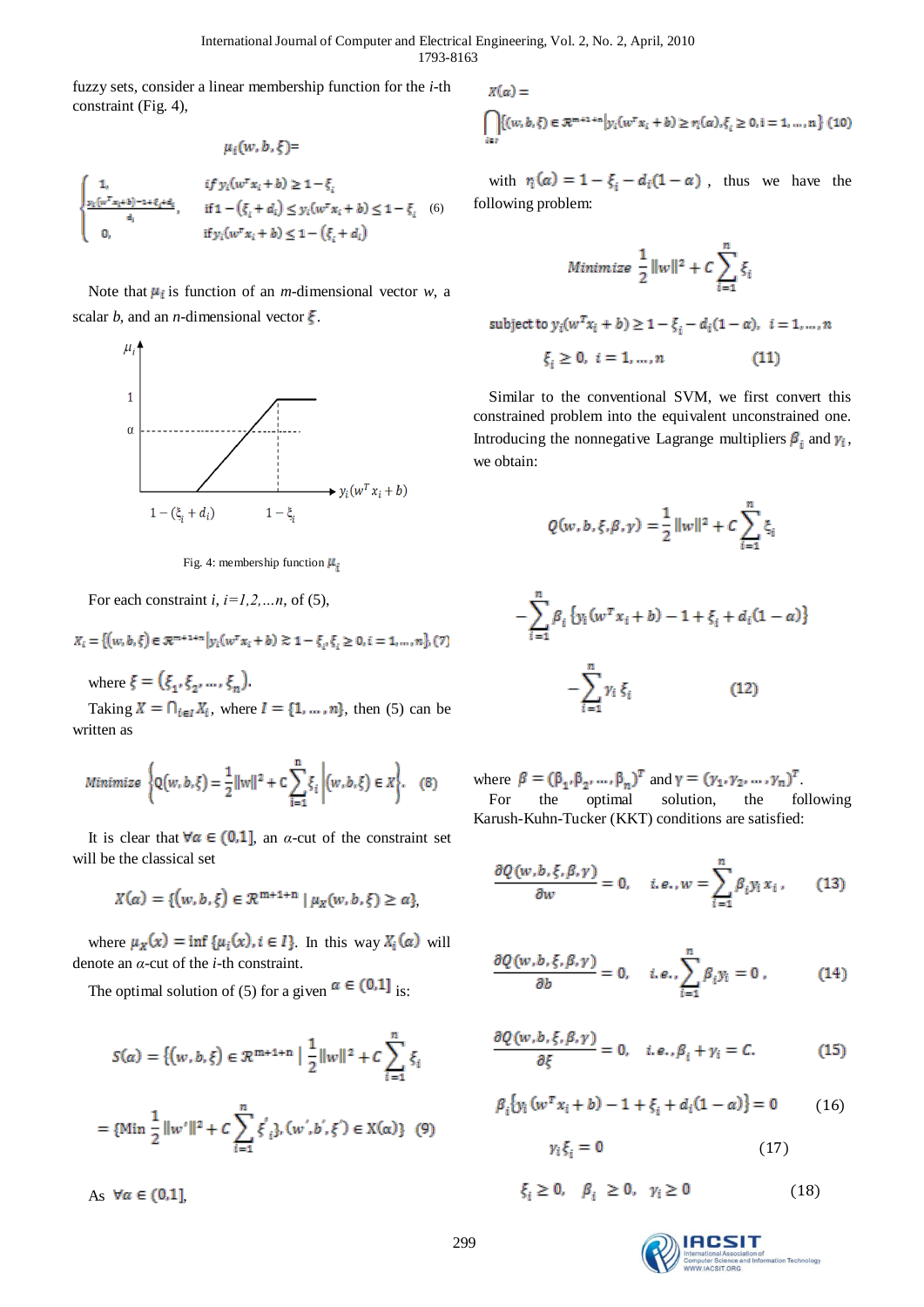where  $i=1,...,n$ .

Thus substituting  $(13)$ ,  $(14)$ , and  $(15)$  into  $(12)$ , we obtain the following dual problem. Maximize

$$
Q(\beta) = \sum_{i=1}^n \beta_i - \frac{1}{2} \sum_{i=1}^n \sum_{j=1}^n \beta_i \beta_j y_i \; y_j x_i^T x_j - \sum_{i=1}^n \beta_i d_i (1-\alpha)
$$

$$
= \sum_{i=1}^{n} \beta_i (1 - d_i + d_i \alpha) - \frac{1}{2} \sum_{i=1}^{n} \sum_{j=1}^{n} \beta_i \beta_j y_i y_j x_i^T x_j \quad (19)
$$

subject to the constraints:

$$
\sum_{i=1}^n \beta_i y_i = 0, \qquad 0 \le \beta_i \le C, \qquad \text{for } i = 1, \ldots, n.
$$

The decision function is given by:

$$
D(x) = sign(w^T x + b) = sign(\sum_{i \in S} \beta_i y_i x_i^T x + b) \quad (20)
$$

where *S* is the set of support vector indices.

For nonlinear separable case, the original input space is mapped into high-dimensional dot-product feature space using a  $\varphi$  -function. Using the kernel function  $K(x, x') = \varphi^{T}(x) \cdot \varphi(x')$ , the dual problem in the feature space is given as follows.

$$
Maximize \ Q(\beta) = \sum_{i=1}^n \beta_i (1-d_i+d_i\alpha) - \frac{1}{2} \sum_{i=1}^n \sum_{j=1}^n \beta_i \beta_j \gamma_i \gamma_j \varphi^T(x_i). \varphi(x_j)
$$

$$
= \sum_{i=1}^{n} \beta_i (1 - d_i + d_i \alpha) - \frac{1}{2} \sum_{i=1}^{n} \sum_{j=1}^{n} \beta_i \beta_j y_i y_j K(x_i, x_j)
$$
 (21)

subject to the constraints

$$
\sum_{i=1}^n \beta_i y_i = 0, \qquad 0 \leq \beta_i \leq C, \qquad \text{ for } i=1,\ldots,n.
$$

The decision function is given by

$$
D(x) = sign(\sum_{i \in S} \beta_i y_i x_i^T x + b)
$$
 (22)

where *b* is given by

$$
b = y_i - \sum_{i \in S} \beta_i y_i K(x_i, x_j)
$$
 (23)

where *S* is the set of support vector indices.

In fact, we have changed constraints formulation of the SVM problem for our purposes and name this scheme as

Emphatic constraints Support Vector Machine (ESVM). Constraints of ESVM have more flexibility than traditional SVMs because of their fuzzy inequalities. In this system, *d<sup>i</sup>* and *α* are meaningful parameters. Each constraint is given a specific  $d_i$  which acts as a tolerance to the corresponding sample. In fact, the feasible region is extended for finding the unknown variables  $(w, b, \xi_i)$ . Note that, slack variables  $\xi_i$  are not user defined and are computed during the training phase. Therefore, we cannot control noisy or outlier samples directly or give importance degree to specific samples using  $\xi_i$ . If the same  $d_i$  is assigned to all constraints, the system can equally tolerate crossing over any sample. On the other hand, if different *ds* are assigned to different constraints, it means we have assumed a different degree of importance to samples; similar to FSVM. Larger  $d_i$  causes the corresponding sample  $x_i$  to be less important and to be able to consider this data as noise or outlier. It then plays a less important role in determining the separating hyperplane. This fact will be discussed in Section 5. Fig. 5 depicts the concept of giving tolerance to samples, schematically.



Also,  $\alpha$  is another user defined parameter in ESVM formulation. It is the level at which the membership degree of the fuzzy inequality of constraints,  $\mu_i$ , is cut. A larger value for *α* means our certainty in the whole set of data is higher and vice versa. Note that, if we have high certainty in the training samples, we should not permit constraint violations. It is clear that  $(1 - \alpha)$  indicates the uncertainty of user in the accuracy of collected samples. In the next sections we will study different effects of this parameter on obtained classifier. This new SVM formulation as nonlinear optimization problem with fuzzy inequality constraints adds useful concepts to conventional SVMs. In the next section, we will combine our ESVM classification model with FSVM in order to be able to produce an SVM that has the ability to consider different importance degree for samples both in the cost function and constraints.

# IV. THE PROPOSED FUZZY ESVM

In the previous section, we proposed EESVM that considers importance degree of training samples in constraints of the SVM optimization problem against FSVM that use membership function  $s_i$  in the penalty term of the cost function. In this section we are going to combine these two methods. We follow two purposes from this idea:

1) Presentation of a general method that considers the task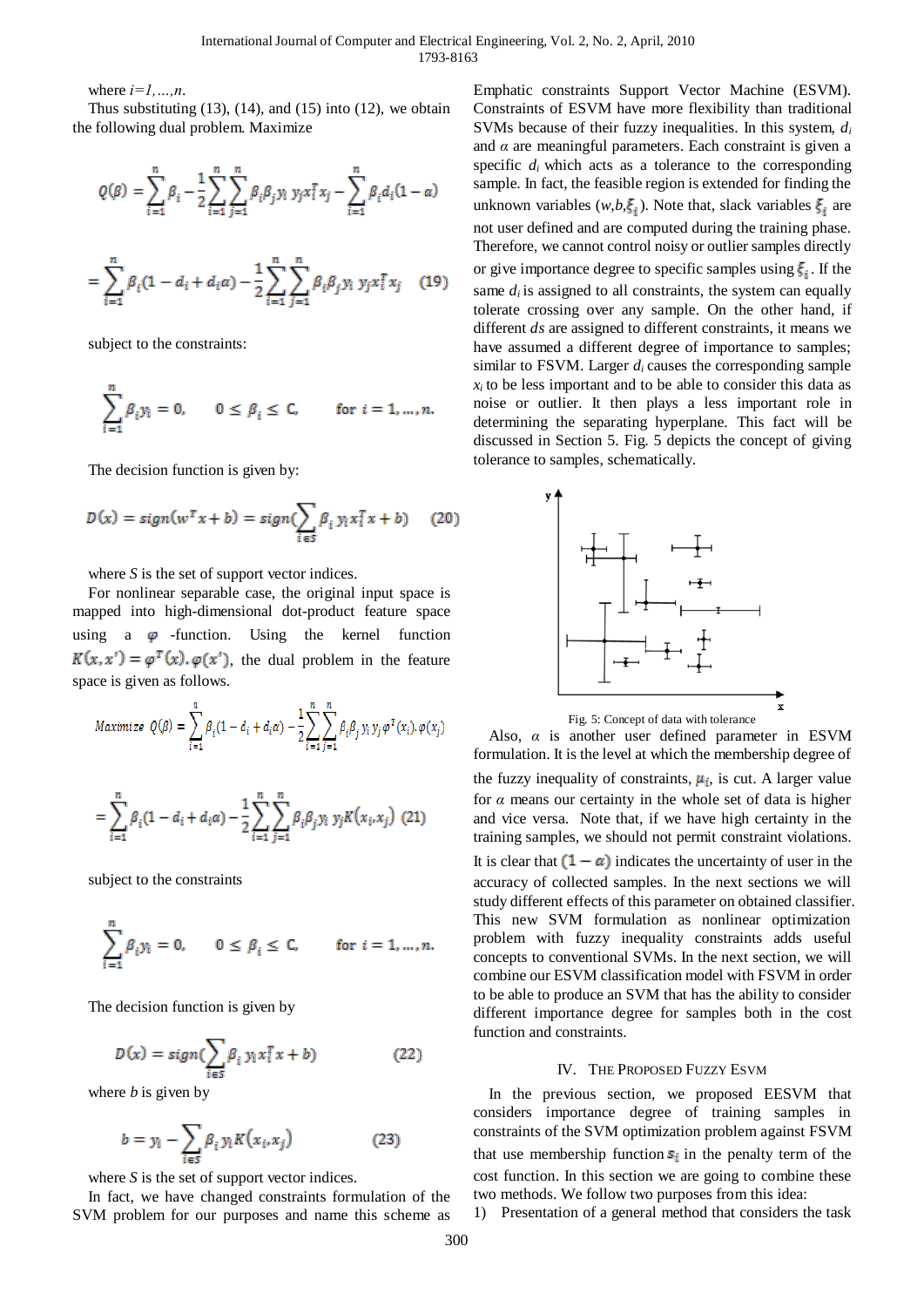of "giving degree of importance to each training pattern" in both cost function and constraints of the SVM optimization problem (1).

2) Equipping FSVM with the new proposed concepts, namely, tolerance and certainty.

Therefore, we reformulate FSVM with fuzzy inequality in constraints and call this method fuzzy ESVM:

$$
Minimize \frac{1}{2} ||w||^2 + C \sum_{i=1}^n s_i \xi_i
$$
  
subject to  $y_i (w^T x_i + b) \ge 1 - \xi_i$ ,  $i = 1, ..., n$  (24)  
 $\xi_i \ge 0$ ,  $i = 1, ..., n$ 

Similar to ESVM, a membership function is defined for fuzzy inequality and an  $\alpha$ -cut is performed to convert fuzzy inequality to a crisp one. So, fuzzy ESVM will be:

$$
Minimize \frac{1}{2} ||w||^2 + C \sum_{i=1}^{n} s_i \xi_i
$$
  
subject to  $y_i (w^T x_i + b) \ge 1 - \xi_i - d_i (1 - \alpha)$  (25)  
 $\xi_i \ge 0, \quad i = 1, ..., n$ 

Again we introduce the nonnegative Lagrange multipliers  $\beta_i$  and  $\gamma_i$ , we obtain from (25):

$$
Q(w, b, \xi, \beta, \gamma) = \frac{1}{2} ||w||^2 + C \sum_{i=1}^{n} s_i \xi_i
$$

$$
\sum_{i=1}^{n} \beta_i \{ y_i (w^T x_i + b) - 1 + \xi_i + d_i (1 - a) \} - \sum_{i=1}^{n} \gamma_i \xi_i
$$
(26)

where  $\beta = (\beta_1, \beta_2, ..., \beta_n)^T$  and  $\gamma = (\gamma_1, \gamma_2, ..., \gamma_n)^T$ .

Applying KKT conditions such as previous section and substituting in (25), we obtain the following dual problem.

$$
\begin{split} \textit{Maximize}\;\; Q(\beta) &= \sum_{i=1}^{n} \beta_i - \frac{1}{2} \sum_{i=1}^{n} \sum_{j=1}^{n} \beta_i \beta_j y_i y_j x_i^T x_j + C \sum_{i=1}^{n} s_i \xi_i - \sum_{i=1}^{n} (\beta_i + \gamma_i) \xi_i - \sum_{i=1}^{n} \beta_i d_i (1 - \alpha) \\ &= \sum_{i=1}^{n} \beta_i (1 - d_i + d_i \alpha) + C \sum_{i=1}^{n} (s_i - 1) \xi_i - \frac{1}{2} \sum_{i=1}^{n} \sum_{j=1}^{n} \beta_i \beta_j y_i y_j x_i^T x_j \end{split} \tag{27}
$$

subject to the constraints

$$
\sum_{i=1}^n \beta_i y_i = 0, \qquad 0 \leq \beta_i \leq \, s_iC, \qquad \text{for } \, i=1,\ldots,n.
$$

$$
D(x) = sign(w^T x + b) = sign(\sum_{i \in S} \beta_i y_i x_i^T x + b) \quad (28)
$$

where *S* is the set of support vector indices.

Similar to ESVM, we can extend our fuzzy ESVM to nonlinear separable case as

$$
Q(\beta) = \sum_{i=1}^{n} \beta_i (1 - d_i + d_i \alpha) + C \sum_{i=1}^{n} (s_i - 1) \xi_i - \frac{1}{2} \sum_{i=1}^{n} \sum_{j=1}^{n} \beta_i \beta_j y_i y_j \varphi^{T}(x_i) \varphi(x_j)
$$
  

$$
= \sum_{i=1}^{n} \beta_i (1 - d_i + d_i \alpha) + C \sum_{i=1}^{n} (s_i - 1) \xi_i
$$
  

$$
- \frac{1}{2} \sum_{i=1}^{n} \sum_{j=1}^{n} \beta_i \beta_j y_i y_j K(x_i^{T}, x_j)
$$
(29)

subject to the constraints

$$
\sum_{i=1}^n \beta_i y_i = 0, \quad 0 \le \beta_i \le s_i C, \quad \text{for } i = 1, \dots, n.
$$

The role of the parameters  $d_i$  and  $\alpha$  is similar to ESVM. These parameters give more robustness and generality to FSVM. In the next section we consider the effectiveness of our proposed method in practice. We will show the prominence of ESVM and fuzzy ESVM in comparison with SVM and FSVM and emphasize that fuzzy ESVM is a comprehensive method that has the fitness of FSVM and also equipped with other useful concepts.

## V. EFFECTIVENESS OF THE PROPOSED ESVM AND FESVM

In this section we study the robustness and effectiveness of our proposed methods in practice with various experiments.

## *A. Two classes with different weighting*

As we know, there may be some applications that we just want to focus on the accuracy of classifying one of the classes. One of the main aspects of the ability of FSVM is that it can give different emphasis to each class. It is sufficient to assume higher (close to 1) fuzzy membership for the premier class and lower membership for the other.

This ability also exists in our proposed ESVM and fuzzy ESVM. As we illustrate in pervious section, *d<sup>i</sup>* can be used in order to give importance degree to each sample. Fig. 6 shows the results of an experiment with a data set that is created randomly. We gave higher importance to Class 1 (is indicated as square). In FSVM we set  $s_i = 1$  for Class 1 and  $s_i = 0.1$ for Class 2. In ESVM and fuzzy ESVM we set  $d_i = 0.1$  for Class 1,  $d_i = 1.2$  for Class 2, and  $\alpha = 0.8$ . Note that, in ESVM lower  $\mathbf{d}_i$  means a higher importance degree.

Again, the decision function is:

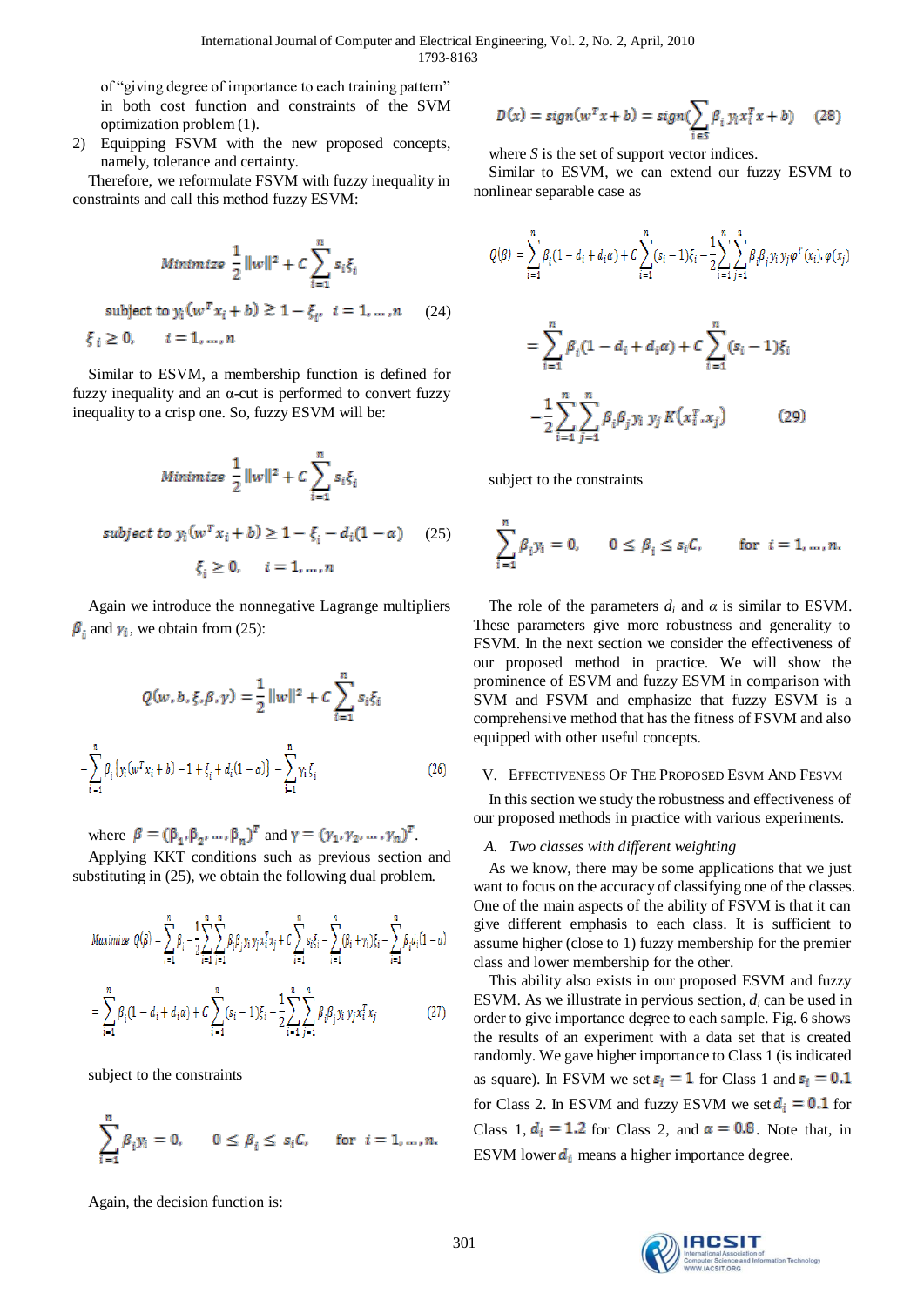

Fig. 6: Results of FSVM (a), ESVM (b), and fuzzy ESVM (c) in classification of two classes with different weight

As we see in Fig. 6, even though the most attention is paid to Class 1 ( $s_i = 1$ ), the pointed sample is classified incorrectly by FSVM. Although ESVM gets better result in comparison to SVM, but it has a higher training error. Instead, FESVM shows precise and accurate result.

## *B. A toy example*

For synthetic training samples we run FSVM and ESVM algorithms, separately. Fuzzy membership  $s_i$  for FSVM is:

$$
s_i = \begin{cases} 1 - (\|x_+ - x_i\|/(r_+ + \delta)) & \text{if } x_i \in Class\ 1 \\ 1 - (\|x_- - x_i\|/(r_+ + \delta)) & \text{if } x_i \in Class\ 2 \end{cases} \tag{30}
$$

where  $x_+$  and  $x_-$  is the mean of Class 1 and Class 2, respectively. Also,  $r_+$  is the radius of Class 1

$$
L_{+} = \max_{\{x_i: x_i \in Class1\}} \|x_+ - x_i\| \tag{31}
$$

and radius of Class 2 is

ż

 $\boldsymbol{r}$ 

$$
L = \max_{\{x_i : x_i \in \text{Class 2}\}} \|x_{-} - x_i\| \tag{32}
$$

For ESVM we need a subsystem to determine *d<sup>i</sup>* . We used Circle Method [10] which is a geometric based model for giving importance degree to each sample. It has led to good results for this purpose. Fig. 7 shows the results of FSVM and ESVM  $(\alpha=0.9)$  for a simple test satisfying above conditions. Obviously, ESVM learning is more effective.



Fig. 7: The results of FSVM (a) and ESVM (b)

#### *C. Study of the tolerance*

One of the distinctions of ESVM in comparison with other known classifiers is that it considers tolerance for the data. Suppose that we are going to give somewhat flexibility to the classifier. It means that the dash lines (in Fig. 7) can pass samples and the margin can be larger. It may be said that the parameter *C* in the SVM formulation (1) plays this role but as mentioned before increasing (decreasing) the parameter *C*  higher (lower) than some value will have small effect on the margin and the obtained classifier. One reason for this is that in the optimization problem (1) the goal is maximization of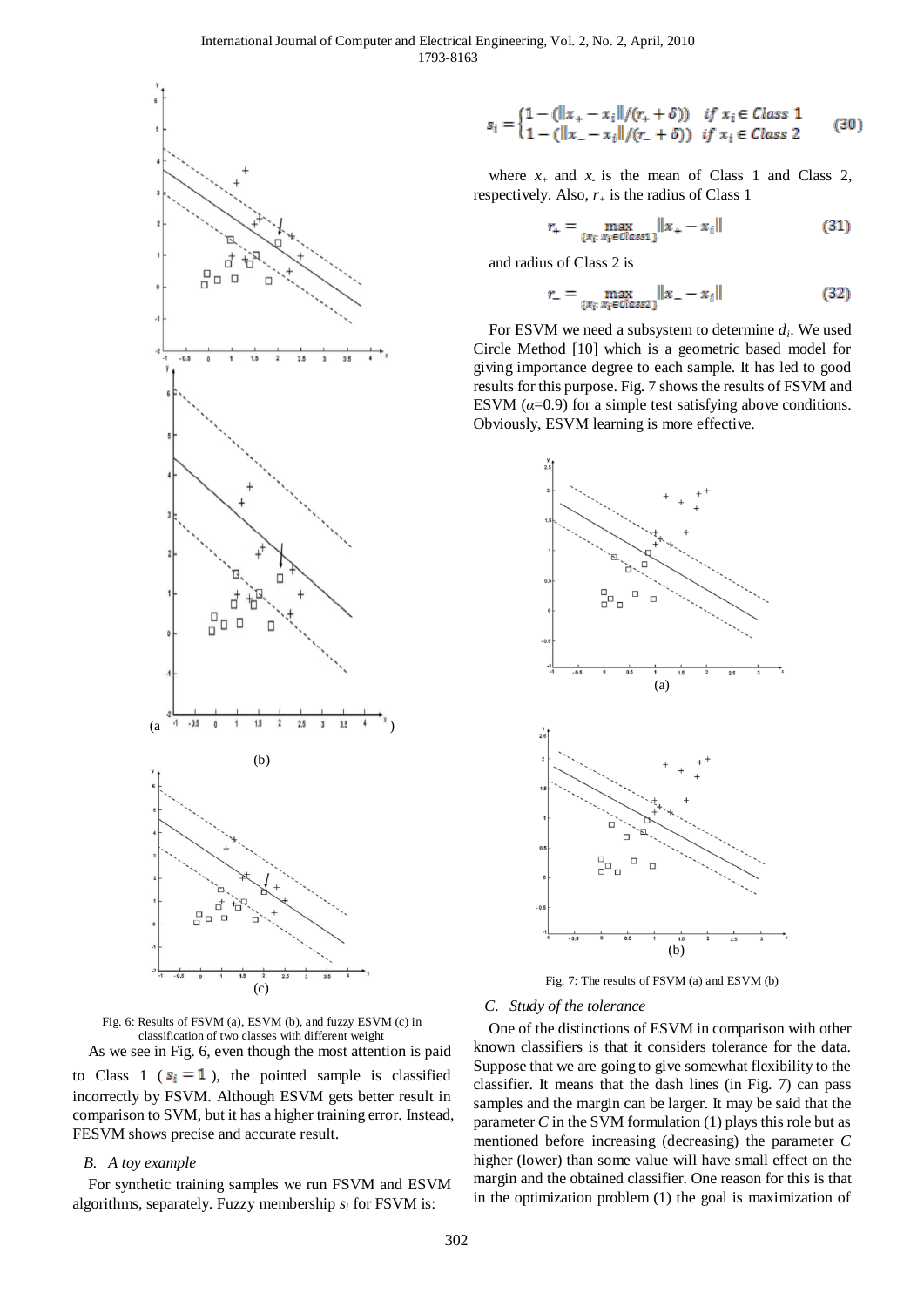the margin (i.e., *Minimize*  $\frac{1}{2} ||w||^2$ ) and minimization of

overall errors (i.e., *Minimize*  $C \sum_{i=1}^{n} \xi_i$ ) simultaneously and there is a trade off. But in ESVM and its extension (fuzzy ESVM) we can give more flexibility. In fact, by applying changes to the constraints of SVM formulation the feasible region changes. Note that, each constraint poses a limitation on the system and overall constraints make a feasible region. Also, the slack variables  $\xi_i$  cannot be seen as tolerance because they are not user defines and are determined during solving the optimization problem. In the situation that we have noisy and unreliable data, it is not correct that a tight classifier is trained. It is reasonable that we give tolerance to our samples.

Fig. 8 shows the effect of tolerance in the training samples and its role in determination of the SVM classifier. If we set all  $d_i$  to zero, the ESVM formulation (5) is converted to the standard SVM formulation (1). Giving  $\mathbf{d}_i > 0$  increases the tolerance of the training samples and the margin will grow. As we see in Fig. 8 the SVM classifier and the margin are different for each value of  $d_i$ . Not that here we give a tolerance to the entire training samples (all of  $d_i$ s is identical and equal to *d*).





Fig. 8: Study of the tolerance in ESVM ( $\alpha$ =0.7)

Note that the precision of the classifier in separating has not change, but training error is increased. Instead we create a safe margin.

#### *D. Study of the certainty in the training samples*

A typical data mining application consists of four major steps: data collection and preparation, data transformation and quality enhancement, pattern discovery, and interpretation and evaluation of patterns [16]. In the Cross Industry Standard Process for Data Mining framework [17], this process is decomposed into six major phases: business understanding, data understanding, data preparation, modeling, evaluation, and deployment. It is expected that the whole process starts with raw data and finishes with the extracted knowledge. Because of its data-driven nature, previous research efforts have concluded that data mining results crucially rely on the quality of the underlying data, and for most of the data mining applications, the process of data collection, data preparation, and data enhancement cost the majority of the project budget and also the developing time circle [18].

Real-world data mining deals with noisy information sources where data collection inaccuracy, device limitations, data transmission and discretization errors, or man-made perturbations frequently result in imprecise or vague data. Therefore, each training data set has a degree of uncertainty, in essence.

In ESVM there is a parameter that handles the uncertainty of collected data. As we explained in the previous sections, we introduced a membership function  $\mu_i$  (6) for fuzzy inequality in the ESVM formulation (5) and then apply *α*-cut to convert the fuzzy inequality to a crisp one. As shown in Fig. 4, whatever this cutting is done closer to 1, it means that we have more confidence in our data and do not permit

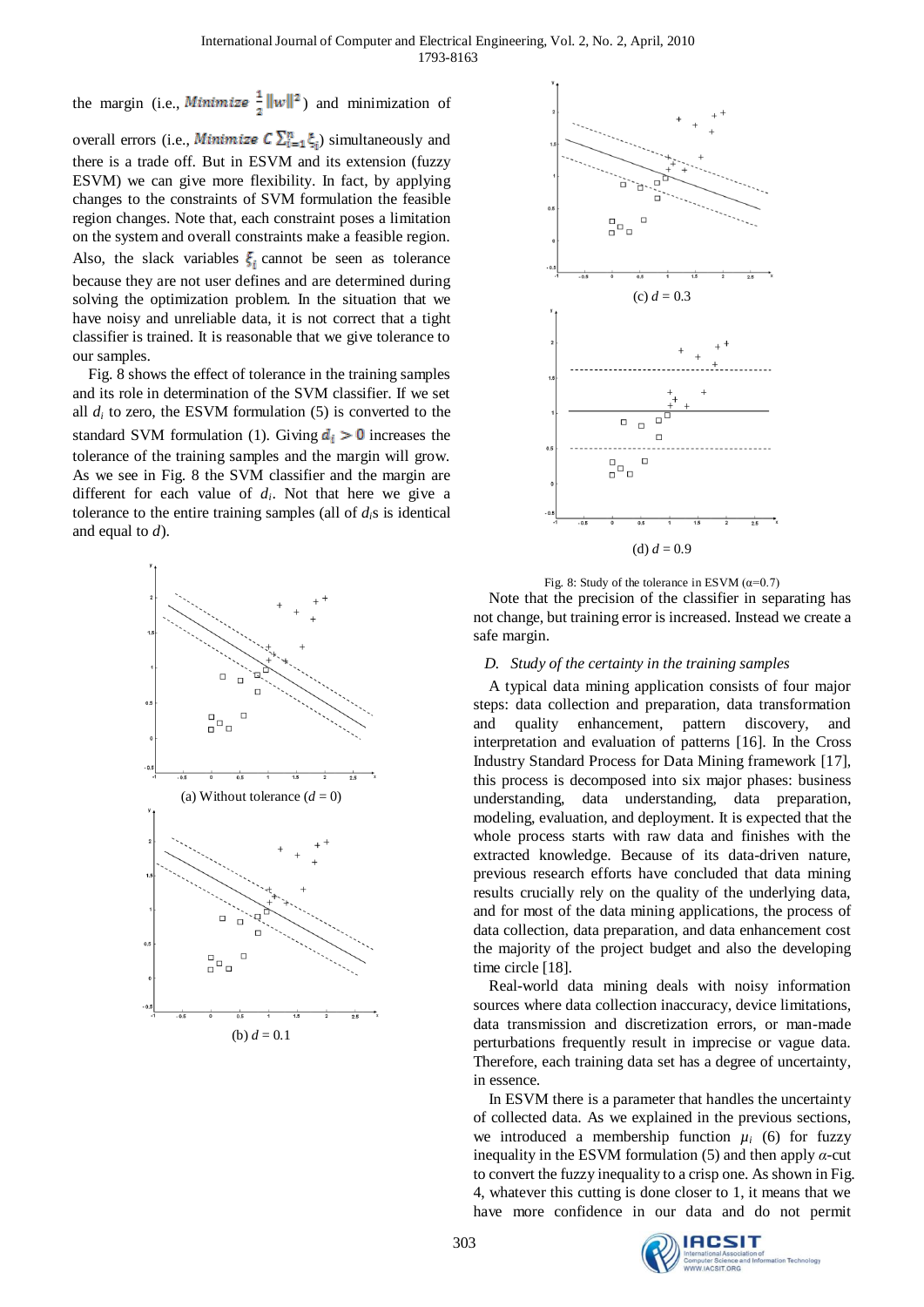violations in the accomplishment of the constraints. Therefore,  $\alpha$  ( $0 \le \alpha \le 1$ ) indicates the degree of certainty and  $(1 - \alpha)$  is our uncertainty about data. Plus, if we have no prior knowledge about our data, we can test the ESVM on our data set with different *α* values and determine a degree of certainty for it. This matter will be discussed in the next subsection.

Now we bring a simple test to illustrate the concept of certainty for training samples. Fig. 9 shows the results of ESVM with different  $\alpha$  values for a simple training data. When we choose a larger value for the certainty factor  $\alpha$ , the classifier is trained with more cautious. In fact, we trust our data with high certainty. Therefore, a classifier is trained with high precision.



(b) 
$$
\alpha = 0.7
$$



Fig. 9: Study of the certainty *α* in ESVM

As shown in Fig. 9 choosing a smaller value of *α* causes more training errors and larger margin. The margin size *m* is calculated as:

$$
m = \frac{2}{\|w\|^2}
$$

The margin sizes for this experiment are 0.0564 (Fig. 9.a), 0.0587 (Fig. 9.b), and 0.0599 (Fig. 9.c).

## *E. Experiments with real data*

We evaluated our proposed methods by applying them to BUPA Liver Disorders, Statlog (Heart), and Haberman data sets. They were obtained from the UCI Repository of Machine Learning databases and domain theories [19]. All of them are two class classification problems.

*BUPA Liver* Disorders *data set*; liver is an effective organ in neutralizing toxics and throwing them from the body. If the amount of toxics reaches a level exceeding working capacity of the organ, the cells of related parts in organ are destroyed. Then, some substances and enzymes are appeared and interfere in blood. During diagnosis of the disease, the levels of these enzymes are analysed. Because of the fact that effects of different alcohol dosages vary from one person to the other as well as the fact that there are many enzymes, there can be frequent possible errors in diagnosis [20]. BUPA Liver Disorders data set is prepared by BUPA medical research company. It includes 345 samples with 6 attributes. The first five features for each sample are obtained from blood tests. The last feature is daily alcohol consumption. We selected 200 instances for training and 145 instances for testing in our experiment. Also, we used polynomial kernel function  $(d = 3)$  for training the classifier:

$$
K(x, x') = (x^T x' + 1)^d.
$$

The obtained results are summarized in Table 1. Note that *α* is considered for ESVM and fuzzy ESVM.

*Statlog (Heart) data set;* it is a data set for recognition of absence (Class 1) or presence (Class 2) of heart disease in 270 observations. There are thirteen attributes for this data set. We selected 180 random instances for training and 90 instances for testing. The kernel function for this experiment is radial basis function (RBF) kernel with  $\sigma = 1$ :

$$
K(x, x') = exp\left(-\frac{1}{2}||x - x'||^2/\sigma^2\right).
$$

Also, we set the parameter *C* to 100 for this experiment.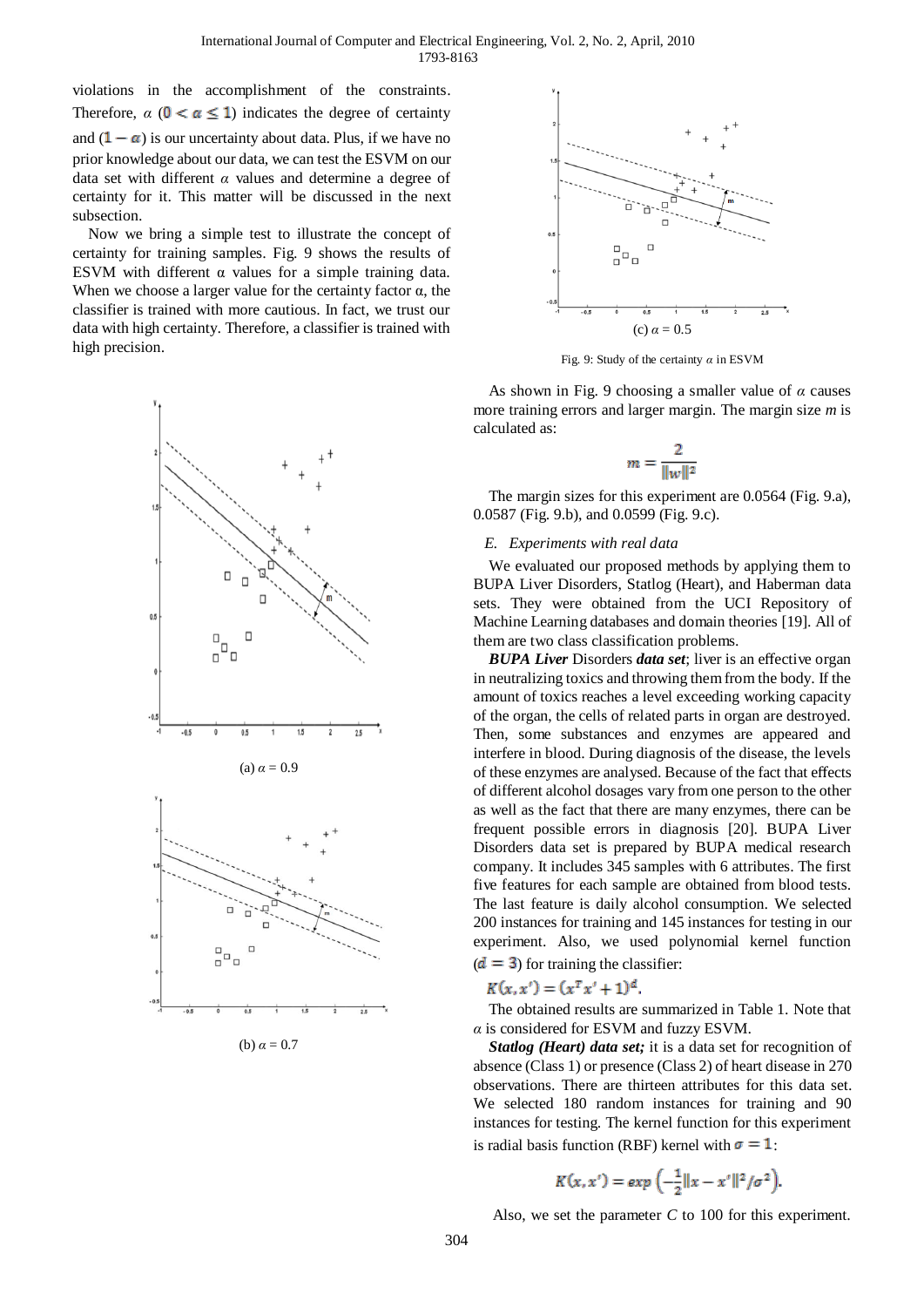Table 1: The recognition rate of SVM, FSVM, ESVM, and fuzzy ESVM on BUPA Liver Disorders data set

|                                | <b>SVM</b> | FSVM ESVM |                                | fuzzy<br><b>ESVM</b> |
|--------------------------------|------------|-----------|--------------------------------|----------------------|
| $C = 100$ .<br>$\alpha = 0.9$  |            |           | 65.5556 68.8889 71.1111 72.222 |                      |
| $C = 1000$ ,<br>$\alpha = 0.9$ |            |           | 63.3333 68.8889 71.1111 72.222 |                      |

Table 2: The recognition rate of SVM, FSVM, ESVM, and fuzzy ESVM on Statlog data set

|                | <b>SVM</b>  | <b>FSVM</b> |
|----------------|-------------|-------------|
|                | 81.1111     | 80          |
|                | <b>ESVM</b> | fuzzy ESVM  |
| $\alpha=0.9$   | 82.2222     | 84.4444     |
| $\alpha=0.8$   | 84.4444     | 86.6667     |
| $\alpha = 0.7$ | 82.2222     | 83.3333     |
| $\alpha=0.6$   | 78.8889     | 81.1111     |
| $\alpha=0.5$   | 78.8889     | 78.8889     |
| $\alpha=0.4$   | 67.7778     | 70          |
| $\alpha=0.3$   | 73.3333     | 74.4444     |
| $\alpha=0.2$   | 72.2222     | 73.3333     |
| $\alpha=0.1$   | 74.4444     | 75.5556     |

Experimental results in Table 1 and Table 2 show that fuzzy ESVM outperforms other methods. We can run our method with different values of *α* and choose the best one with maximum recognition rate. As we mentioned in previous subsection, in this approach we can assign a degree of certainty to underlying data set. Indeed the value of *α* with maximum recognition rate indicates how much the process of data collection is reliable. Fig. 10 shows the recognition rates of fuzzy ESVM with different values of *α* for Statlog data set with respect to Table 2. We can say certainty of this data set is 80%. So, in the test procedure of fuzzy ESVM for this data set,  $\alpha$  is set to 0.8.



Fig. 10: The recognition rate of fuzzy ESVM with different values of *α*

As it was illustrated in the previous examples, we increased the ability of the standard SVM and also fuzzy SVM with additional parameters. On the one hand we introduced the concept of *tolerance* for training samples and on the other hand we added the concept of *certainty* for training samples and data sets to SVM. We recommend ESVM and fuzzy ESVM to the researchers who work on data sets with noisy or low degree of certainty samples.

# VI. CONCLUSION AND FUTURE WORK

In this paper we proposed a new model of support vector machines with emphasis on constraints of the optimization problem of the SVM formulation and named it ESVM. The constraints of ESVM have more flexibility because of their fuzzy inequalities. Then we introduce a new method for SVM classification problems with combination of ESVM and FSVM (fuzzy ESVM). Constraints of the standard SVM is converted to fuzzy inequalities. Solving SVM with fuzzy constraints leads to forming ESVM optimization problem that is equipped with new concepts that are not considered up until now. All of the experimental results showed the power of our proposed methods. We can mention the superiority of these methods as follow:

- 1) *Handling data with tolerance.* SVM is one of the most popular methods for patterns classification problems. The decision function is the solution of the optimization problem in which minimization of the total error and maximization of the margin are considered, simultaneously. In cases where there is a tendency towards having samples with tolerance ESVM works far better.
- 2) *Handling uncertainty in data*. If we have a prior knowledge about a data set, and are aware of its accuracy and precision, there are no potentialities in SVM or FSVM to handle this knowledge. ESVM is the solution. It is also capable to find certainty for unknown data sets.
- 3) *Better performance.* The experiments we have performed showed that the quality of classification on real data is higher than both SVM and FSVM.

For the future works, we will extend our proposed method to multi-class SVM classification and support vector regression problems.

## ACKNOWLEDGEMENT

This work has been partially supported by Iran Telecommunication Research Center (ITRC), Tehran, Iran. This support is gratefully acknowledged.

## **REFERENCES**

- [1] V. Vapnik, "The Nature of Statistical Learning Theory," New-York: Springer-Verlag, 1995.
- [2] S. Abe, "Advances in Pattern Recognition," Springer-Verlag London Limited, ISSN 1617-7916, 2005.
- [3] L. Wang, "Support Vector Machines: Theory and Applications," Springer-Verlag Berlin Heidelberg, ISSN print edition: 1434-9922, 2005.
- [4] C. F. Lin and S. D. Wang, "Fuzzy Support Vector Machine," IEEE Trans. on Neural Networks, vol. 13, no. 2, pp. 464–471, Mar. 2002.
- [5] C. F. Lin and S. D. Wang, "Training Algorithms for Fuzzy Support Vector Machines with Noisy Data", Pattern Recognition Letters, vol.25, pp. 1647–1656, 2004.
- [6] M. E. Tipping, "Sparse Bayesian learning and the relevance vector machine," J. Mach. Learn. Res., vol. 1, pp. 211-244, 2001.
- [7] J. Sun and Y. Zhou, "Noise Reduction of Chaotic Systems Based on Least Squares Support Vector Machines," Communications, Circuits [and Systems Proceedings, 2006 International Conference on,](http://ieeexplore.ieee.org/xpl/RecentCon.jsp?punumber=4063797) Vol. 1, pp. 336-339, June 2006.
- [8] C. Chen, X. Qi, and M. Lin, "Research and Application of Noise Suppression Based on Support Vector Machine," Proceedings ofISCIT, pp.346-349, 2005.
- [9] J. Zhang, Q. Peng, H. Shao, and T. Shao, "Nonlinear Noise Filtering with Support Vector Regression," Proceedings of the Sixth International Conference on Intelligent Systems Design and Applications, pp. 172-176, 2006.